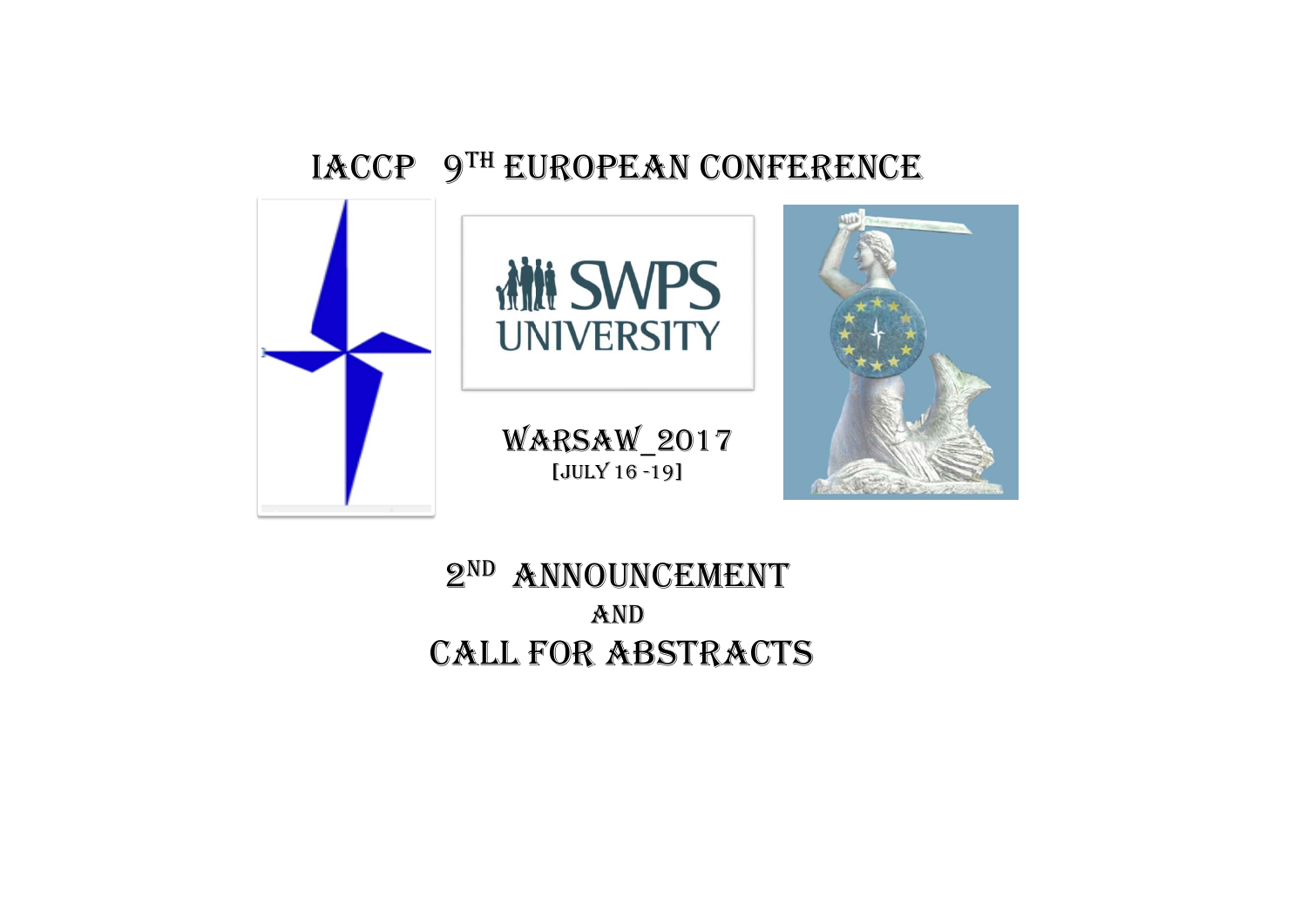# **SUBMISSION GUIDELINES**

# **INVITED SYMPOSIUM**

## Submission Guidelines

Please read this information carefully before proceeding to submit your Invited Symposium.

## Submission process

Please submit your abstract using our Abstract Submission Platform.

## Important dates

Deadline for the submission of the invited symposium including title, contents and participants' documentation is **December 31th, 2016.**

## Language

Submissions shall be done in English.

## Symposium Format

An Invited Symposium is designed to be a focused session in which distinguished speakers present on a common theme, issue or question. As a major event of the Congress the invited symposium should target themes of particular relevance and able to attract a broad audience. It would usually consist of a chairperson briefly introducing the topic and providing an introduction to the session. This would usually be followed by 4 to 6 individual speakers (ideally 3 from different affiliations or countries), and ending with concluding remarks by a discussant. Every effort should be made to ensure close interaction between the speakers and to provide new and non-overlapping presentations. There should be opportunity for the audience to ask questions to presenters and for an exchange of views.

Regular invited symposium will run for 90 minutes. With 6, or more, speakers and a discussant, the symposium can be planned as a double session (150 min).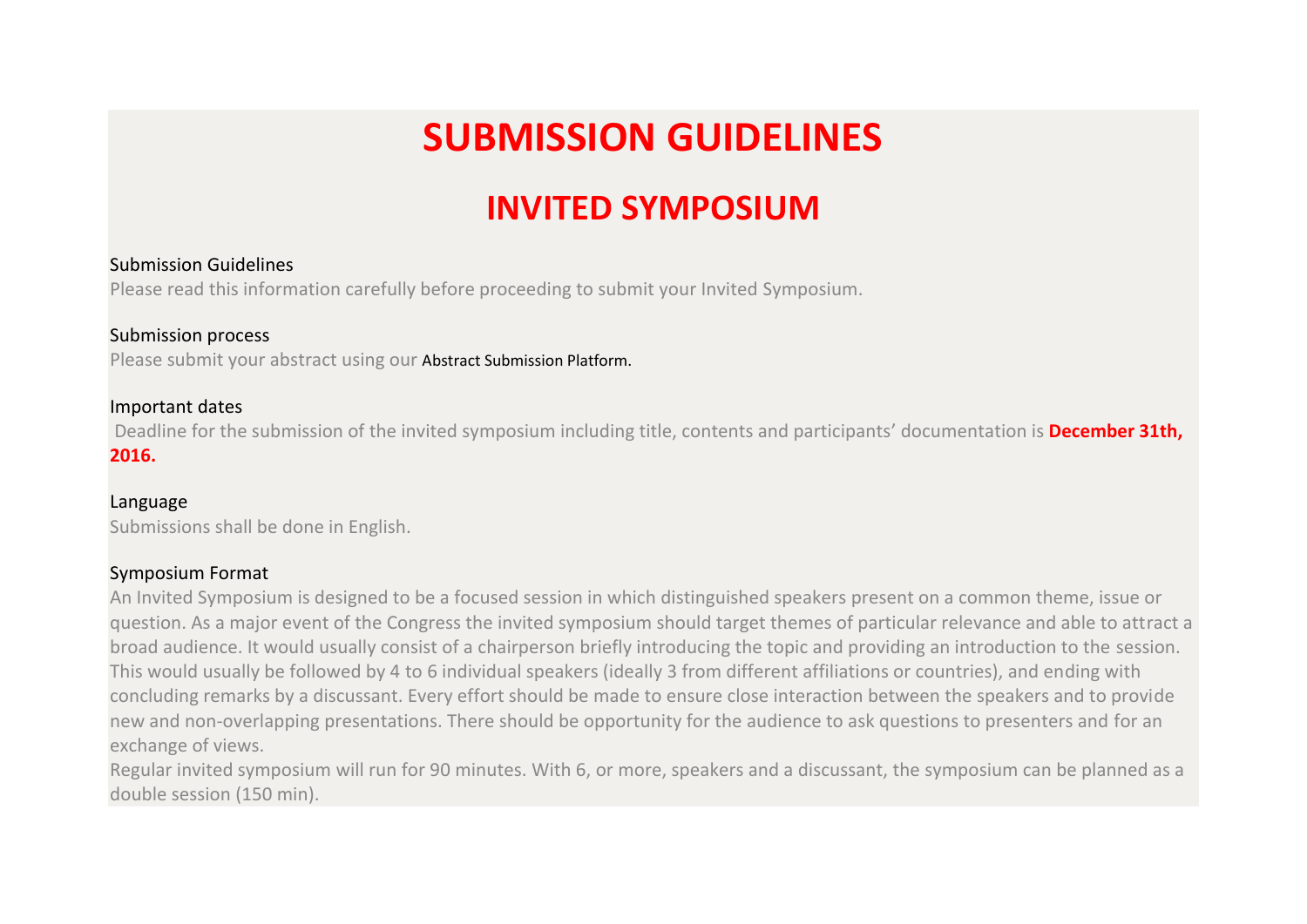## Submission rules

All presenters and discussants are required to register at the Congress. The invited organizer will be waived from paying the registration fees at the Congress, but other participants/presenters should pay registration fees.

## Disclaimer

The invitation to submit a symposium does not constitute an offer to pay travel, accommodation or registration costs associated with the Congress.

## By submitting a symposium the organizer:

- 1. Confirms that presentations have not been published before;
- 2. Grants the Organizing Committee permission to publish the abstract in hard copy or electronic format;
- 3. Grants a non-exclusive right to publish, reproduce, distribute, display and store the abstract worldwide in all forms, formats and media now known or as developed in the future, including print, electronic and digital forms. Organizers will retain copyright of abstracts, although authors will be entitled to the moral rights of the abstract;
- 4. Grants permission for the presentations to be audio/video recorded and hereby grant to the Congress a non-exclusive right to reproduce or display and store the recorded material for the purpose of providing Professional Development either by download from the ECP 2015 or the hosts websites or via distribution of a CD/DVD;
- 5. Grants permission for the PDF of presentations to be made available online to all conference delegates following the congress.

The symposium summary cannot contain more than 3000 characters (blank spaces and punctuation are included. Title and authors' list & affiliation are not included).

## The structure should be as follows:

- 1. Title of the symposium;
- 2. List of authors (including the symposium organizer as first author and discussant if any);
- 3. Macro Area and topic;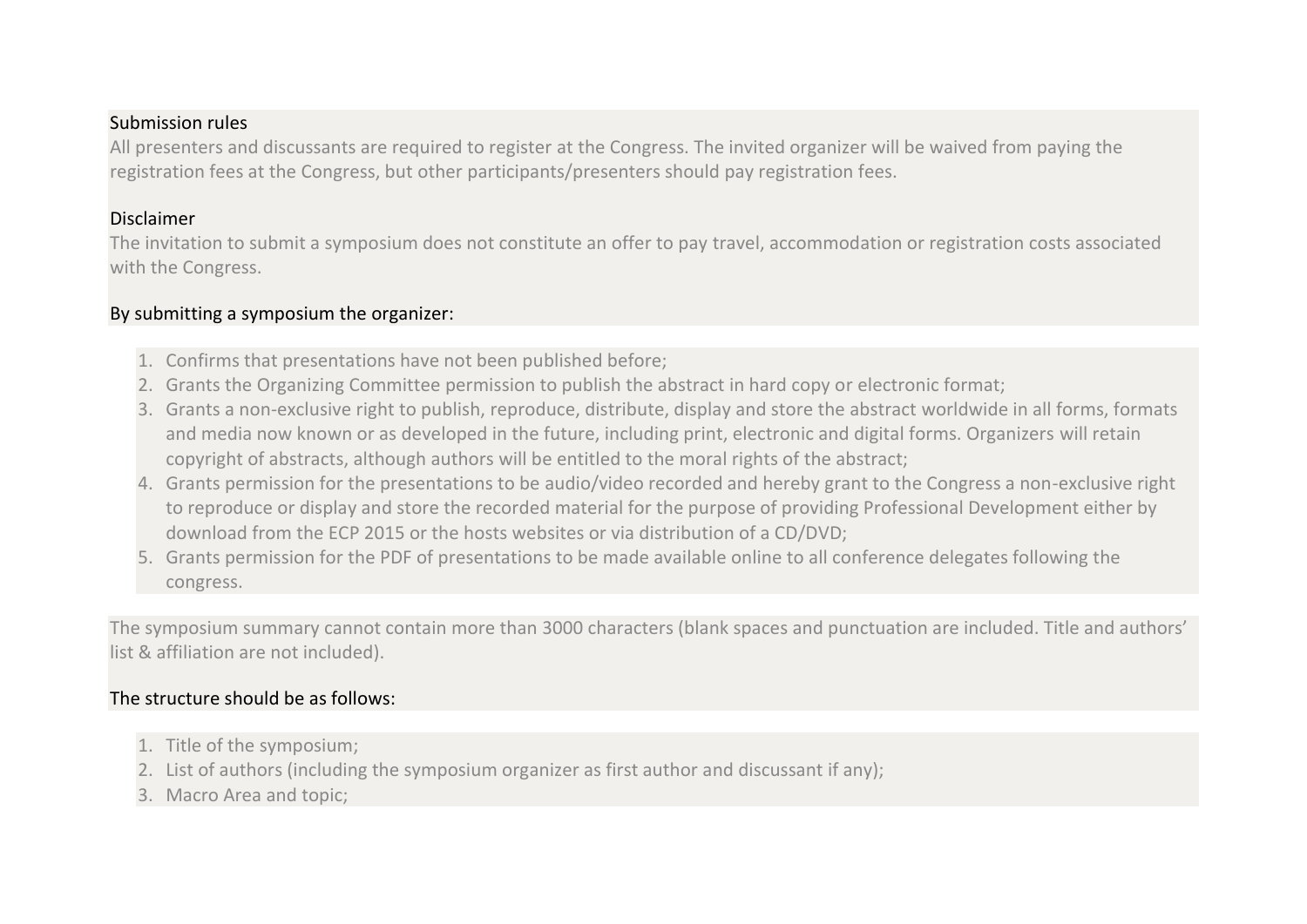- 4. Introduction & Objectives of the Symposium (max. **3000** characters, spaces included);
- 5. Speakers presentations' titles, full names, affiliations, cities and countries;
- 6. Abstracts of presentation (max.**1500** characters, spaces included, each);
- 7. It is not possible to insert tables or images;
- 8. Abbreviations may be used after defining them first.

If you have any questions with regard to Abstract Submission, please contact us at **iaccp** poland@swps.edu.pl

## **Invited symposium structure**

### 1. Title

**Lorem ipsum dolor sit amet, consectetur adipisci elit, sed eiusmod tempor incidunt ut labore et dolore magna aliqua**

2. List of authors **Convenor:** *Paul Smith*

#### **Presenters:**

*Adrian Jones*

*Andrew Williams*

*Dylan Johnson*

*Adam Brown*

*Carl Davies*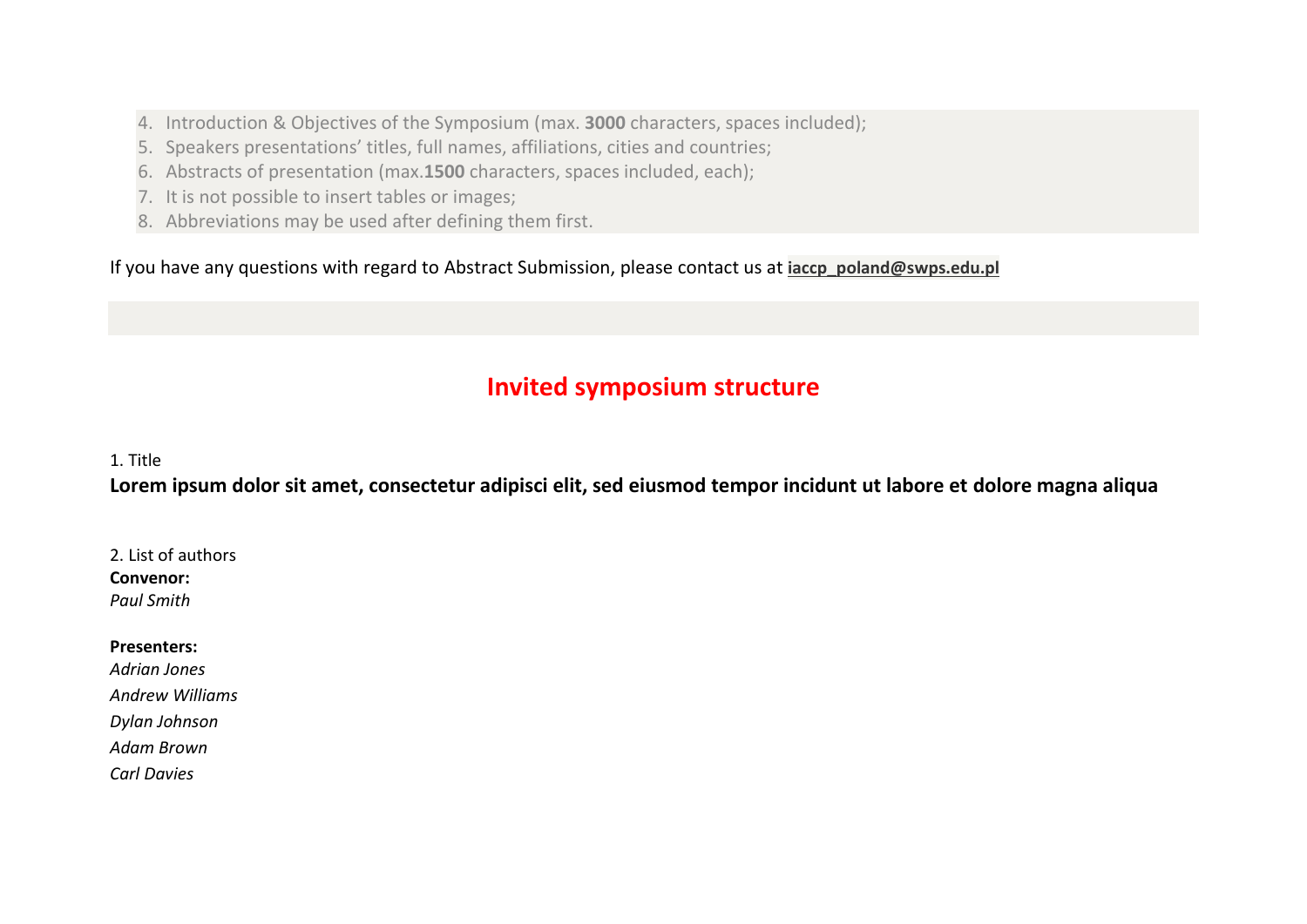#### **Discussant:**

*James Wright*

3. Thematic Track and topics: Thematic Track: Topics**:** 

4. Introduction & Objectives (3000 characters, spaces included)

*Lorem ipsum dolor sit amet, consectetur adipisci elit, sed eiusmod tempor incidunt ut labore et dolore magna aliqua. Ut enim ad minim veniam, quis nostrud exercitation ullamco laboris nisi ut aliquid ex ea commodi consequat. Quis aute iure reprehenderit in voluptate velit esse cillum dolore eu fugiat nulla*  pariatur. Excepteur sint obcaecat cupiditat non proident, sunt in culpa qui officia deserunt mollit anim id est laborum. Lorem ipsum dolor sit amet, *consectetur adipisci elit, sed eiusmod tempor incidunt ut labore et dolore magna aliqua. Ut enim ad minim veniam, quis nostrud exercitation ullamco laboris nisi ut aliquid ex ea commodi consequat. Quis aute iure reprehenderit in voluptate velit esse cillum dolore eu fugiat nulla pariatur. Excepteur sint obcaecat cupiditat non proident, sunt in culpa qui officia deserunt mollit anim id est* laborum

5. Speakers presentations

#### **Convenor:**

*Paul Smith, MD*  Professor of Psychology Department of Pathophysiology and Transplantation University of Address Email:

#### **Presenters:**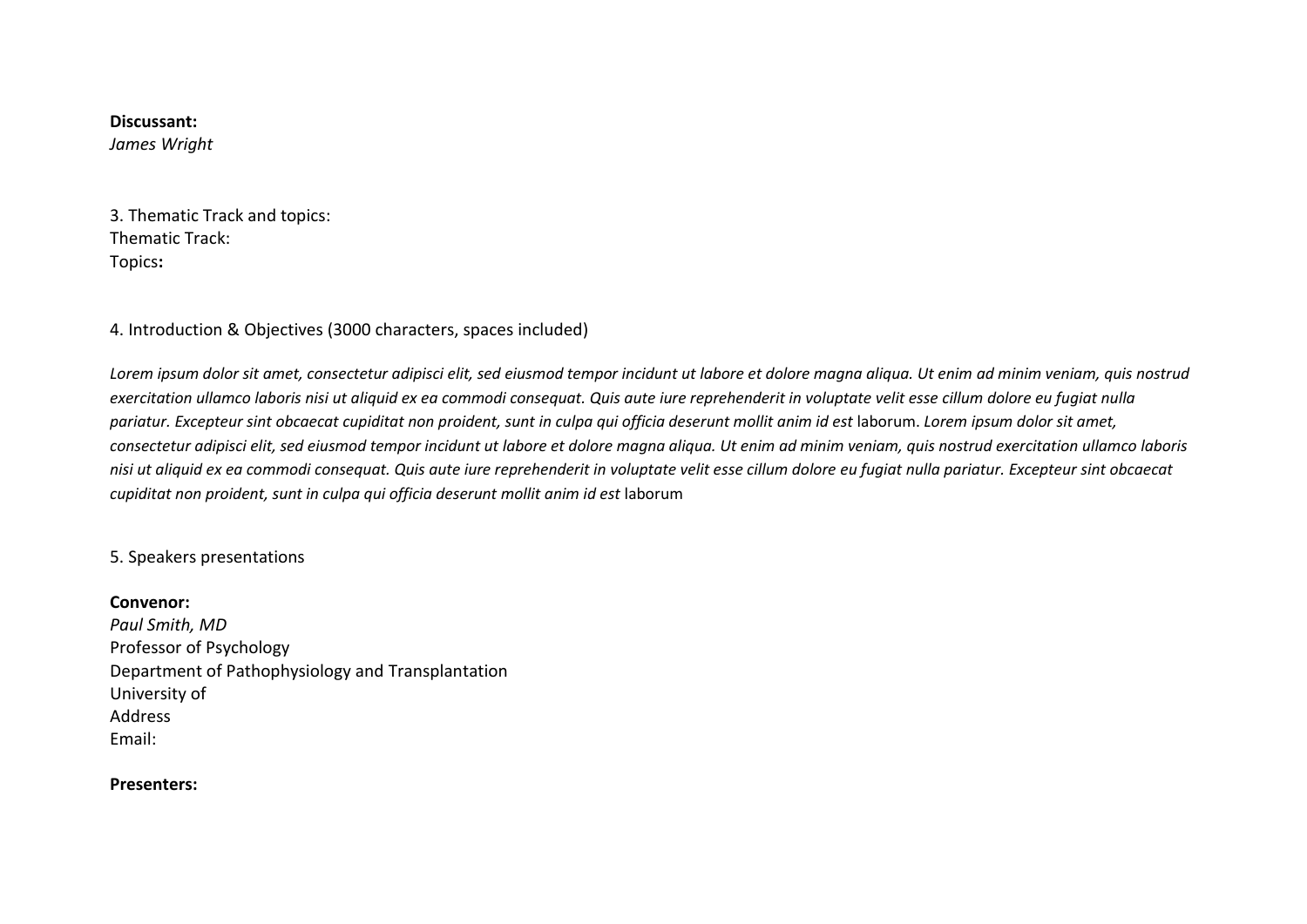*Adrian Jones, PhD* Associate Professor of Clinical Health Psychology Department of Psychology, University of Address Email:

*Andrew Williams, PhD* Professor of Psychology, Health and Social Care School of Education University of Address Email:

*Dylan Johnson , PhD* Lecturer, Special education University of Address Email:

*Adam Brown, PhD* Associate Director, Institute for Medical Psychology University of Address Email:

*Carl Davies, PhD* Assistant Professor of Psychology, Department of Biomedical and Clinical Sciences University of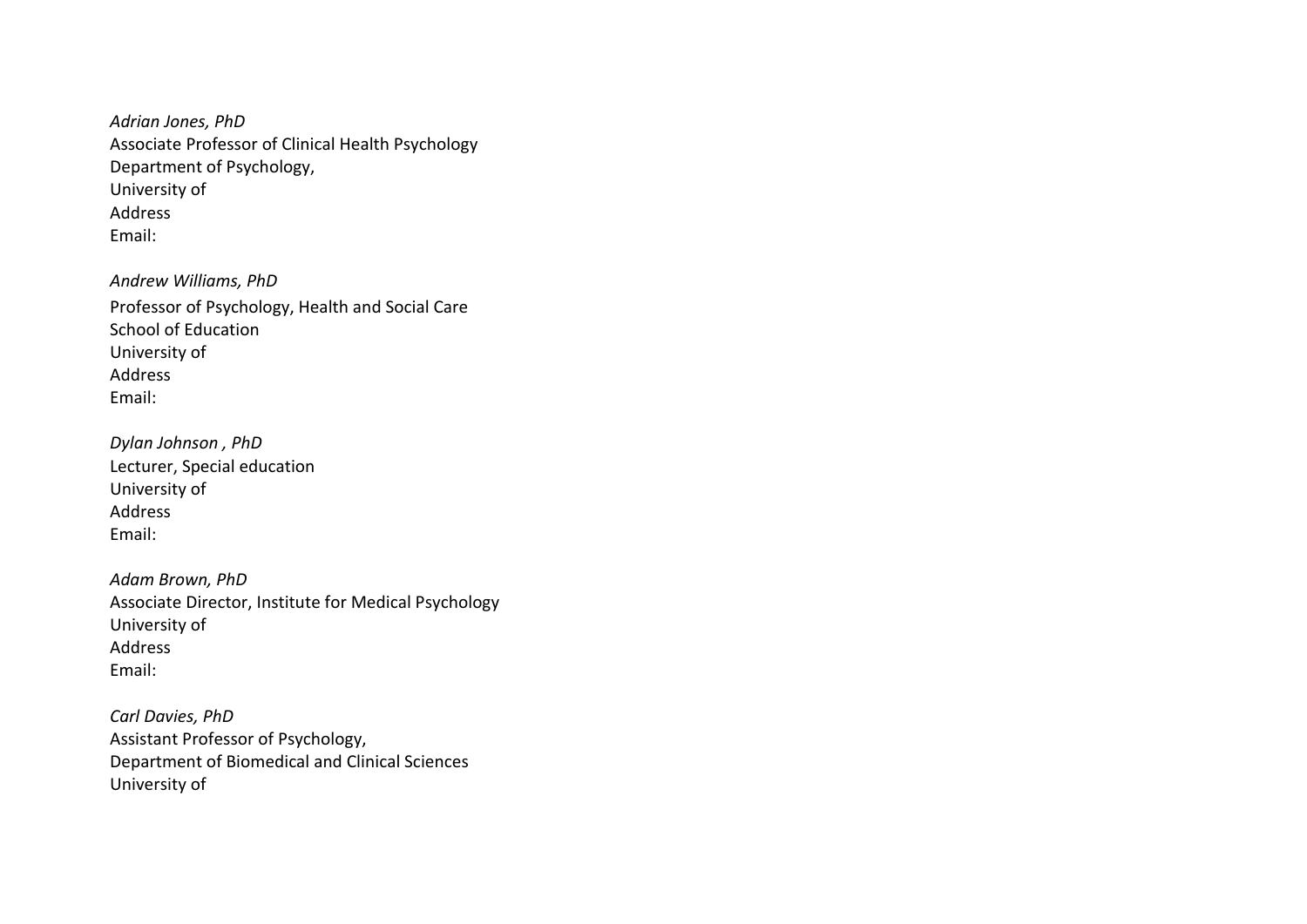#### Address Email:

### **Discussant:**

*James Wright, MD* Former Director of the Pediatric Clinic University of Address Email: 6. Abstracts of presentations (1500 characters, spaces included, each)

## **Title**

#### *Adrian Jones*

Lorem ipsum dolor sit amet, consectetur adipisci elit, sed eiusmod tempor incidunt ut labore et dolore magna aliqua. Ut enim ad minim veniam, quis nostrud exercitation ullamco laboris nisi ut aliquid ex ea commodi consequat. Quis aute iure reprehenderit in voluptate velit esse cillum dolore eu fugiat nulla pariatur. Excepteur sint obcaecat cupiditat non proident, sunt in culpa qui officia deserunt mollit anim id est laborum.

#### **Title**

#### *Andrew Williams*

Lorem ipsum dolor sit amet, consectetur adipisci elit, sed eiusmod tempor incidunt ut labore et dolore magna aliqua. Ut enim ad minim veniam, quis nostrud exercitation ullamco laboris nisi ut aliquid ex ea commodi consequat. Quis aute iure reprehenderit in voluptate velit esse cillum dolore eu fugiat nulla pariatur. Excepteur sint obcaecat cupiditat non proident, sunt in culpa qui officia deserunt mollit anim id est laborum.

#### **Title**

*Dylan Johnson*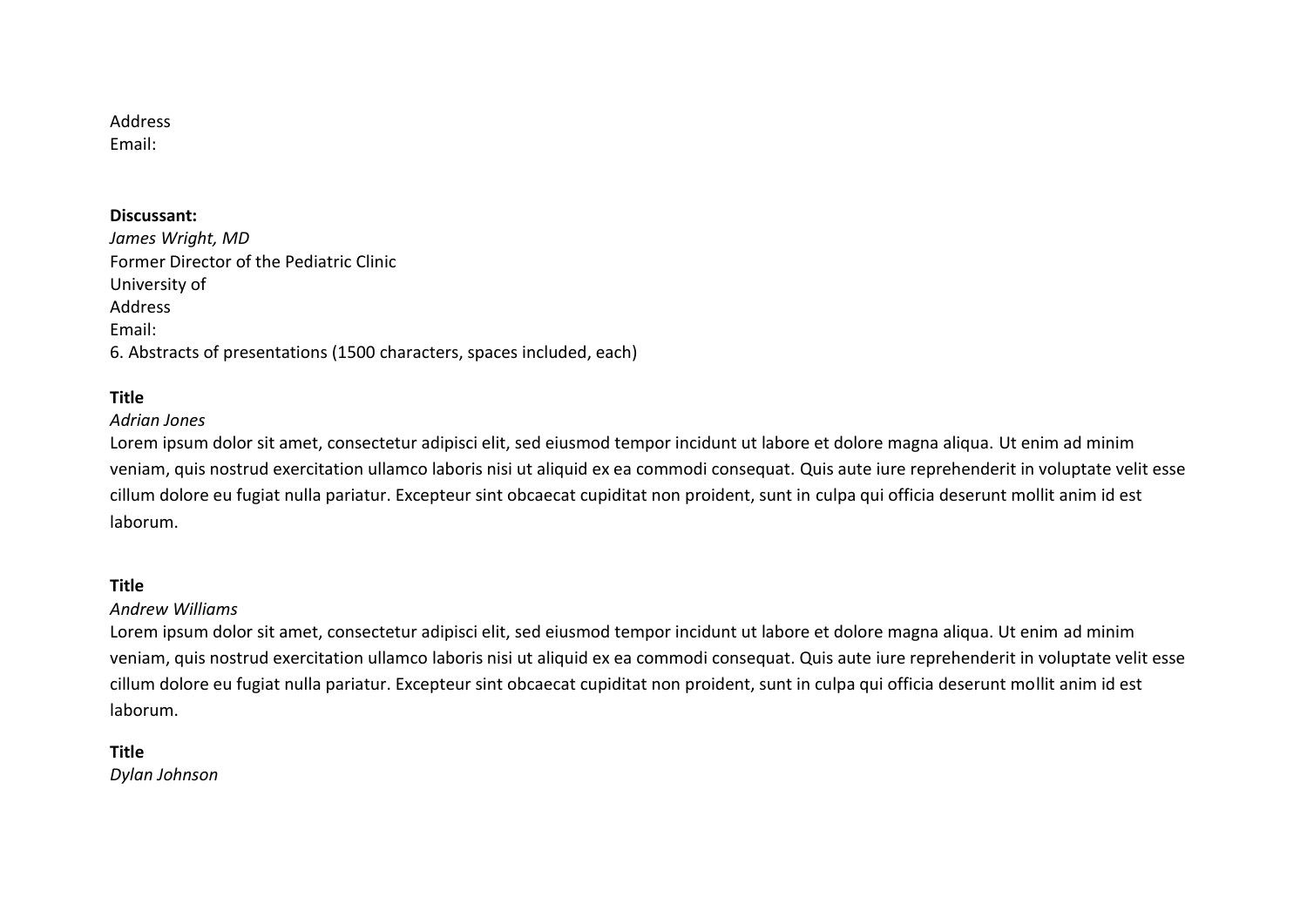Lorem ipsum dolor sit amet, consectetur adipisci elit, sed eiusmod tempor incidunt ut labore et dolore magna aliqua. Ut enim ad minim veniam, quis nostrud exercitation ullamco laboris nisi ut aliquid ex ea commodi consequat. Quis aute iure reprehenderit in voluptate velit esse cillum dolore eu fugiat nulla pariatur. Excepteur sint obcaecat cupiditat non proident, sunt in culpa qui officia deserunt mollit anim id est laborum.

### **Title**

#### *Adam Brown*

Lorem ipsum dolor sit amet, consectetur adipisci elit, sed eiusmod tempor incidunt ut labore et dolore magna aliqua. Ut enim ad minim veniam, quis nostrud exercitation ullamco laboris nisi ut aliquid ex ea commodi consequat. Quis aute iure reprehenderit in voluptate velit esse cillum dolore eu fugiat nulla pariatur. Excepteur sint obcaecat cupiditat non proident, sunt in culpa qui officia deserunt mollit anim id est laborum.

### **Title**

#### *Carl Davies*

Lorem ipsum dolor sit amet, consectetur adipisci elit, sed eiusmod tempor incidunt ut labore et dolore magna aliqua. Ut enim ad minim veniam, quis nostrud exercitation ullamco laboris nisi ut aliquid ex ea commodi consequat. Quis aute iure reprehenderit in voluptate velit esse cillum dolore eu fugiat nulla pariatur. Excepteur sint obcaecat cupiditat non proident, sunt in culpa qui officia deserunt mollit anim id est laborum.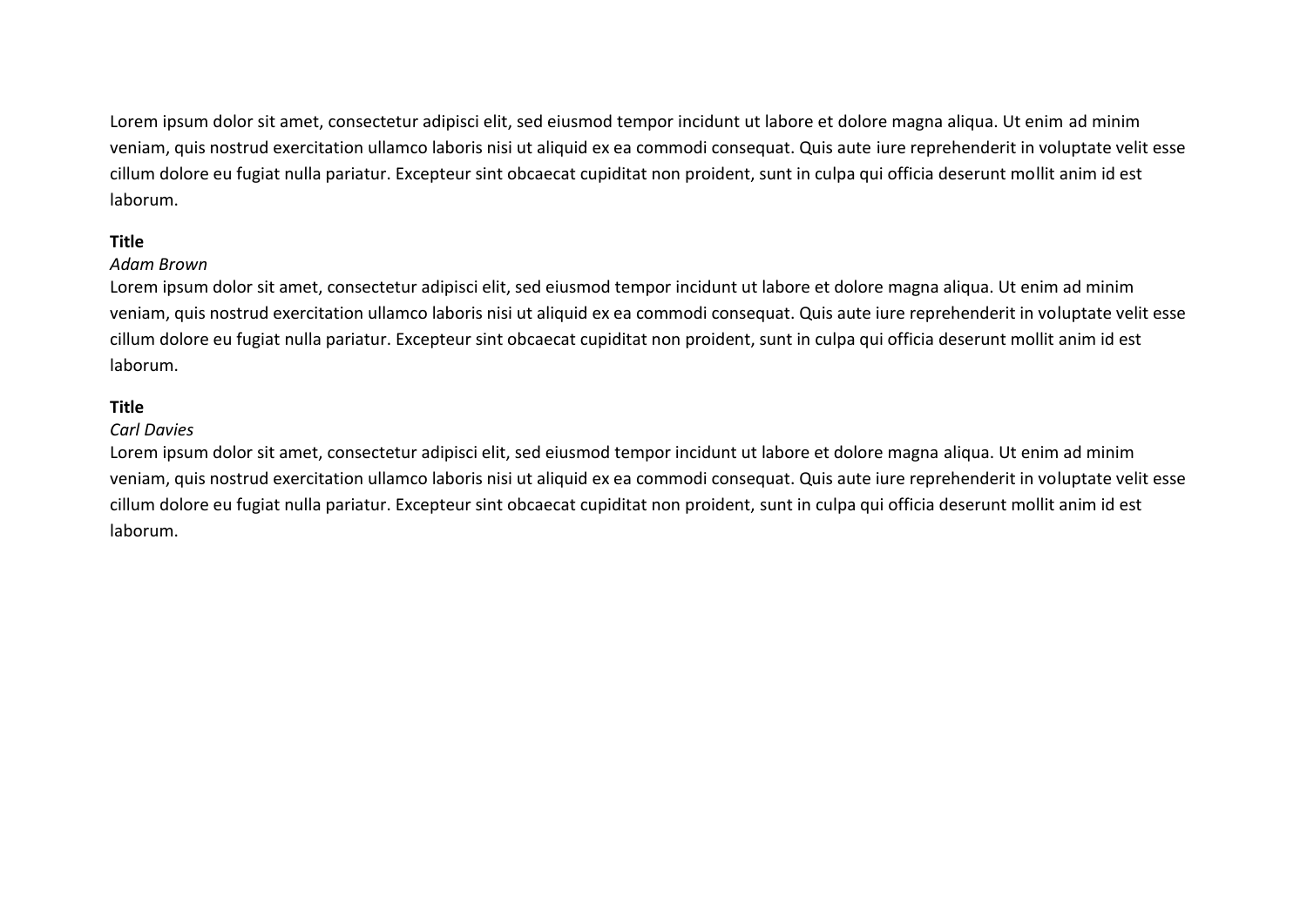## **PROPOSED SYMPOSIUM GUIDELINES**

## Submission Guidelines

Please read this information carefully before proceeding to submit your proposed Symposia.

## Important dates

Submission deadline for the submission of the proposed symposia including title, contents and participants documentation: **December 31th, 2016** Acceptance notification: **February 1, 2017.**

## Language

Submissions shall be done in English.

## Symposium Format

A Proposed Symposium is designed to be a focused session in which distinguished speakers present on a common theme, issue or question of particular relevance. It would usually consist of a chairperson briefly introducing the topic and providing an introduction to the session. This would usually be followed by at least 3 but no more than 5 individual speakers (ideally from different affiliations or countries), and ending with concluding remarks by a discussant. Every effort should be made to ensure close interaction between the speakers and to provide new and non-overlapping presentations. There should be opportunity for the audience to ask questions to presenters and for an exchange of views. A regular symposium session will run for 90 minutes; double sessions may be considered for important topics and strong panels.

## Submission rules and criteria for review:

All submissions will be considered on the basis of the interest of the individual submission and will be ranked according to the following criteria:

- 1. Relevance to Congress themes (see themes);
- 2. Significance of content in terms of applications;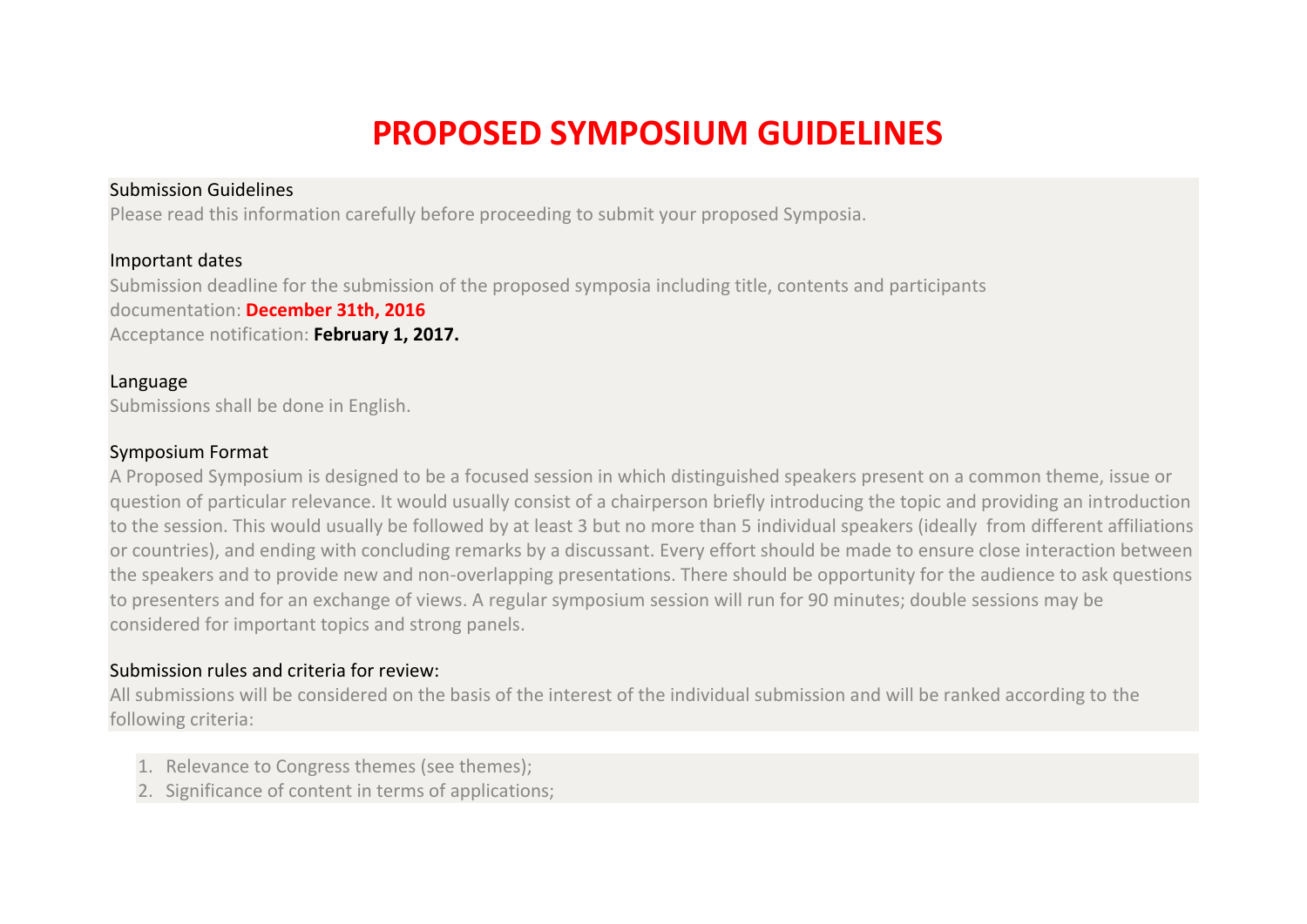- 3. Relevance of content to audience;
- 4. coherence with the general theme and the five thematic tracks relevance for advancement of psychological knowledge and practice;
	- theoretical and empirical basis;
	- clarity of ideas and soundness of methods applied;
	- ecological and ethical implications.

All presenters and discussants are required to register and pay to attend the Congress. The acceptance of a submission does not imply funding of registration, travel arrangements, accommodation or other costs by the Congress Organizers.

A submission which does not adhere to these rules is likely to be rejected.

## **Proposed symposium: Structure**

## By presenting a symposium the organizer:

- 1. Confirms that presentations have not been published before;
- 2. Grants the Organizing Committee permission to publish the abstract in hard copy or electronic format;
- 3. Grants a non-exclusive right to publish, reproduce, distribute, display and store the abstract worldwide in all forms, formats and media now known or as developed in the future, including print, electronic and digital forms. Organizer will retain copyright of abstracts, although authors will be entitled to the moral rights of the abstract;
- 4. Grants permission for the presentations to be audio/video recorded and hereby grant to the Congress a non-exclusive right to reproduce or display and store the recorded material for the purpose of providing Professional Development either by download from the ECP 2017 or the hosts websites or via distribution of a CD/DVD;
- 5. Grants permission for the PDF of presentations to be made available online to all conference delegates following the congress.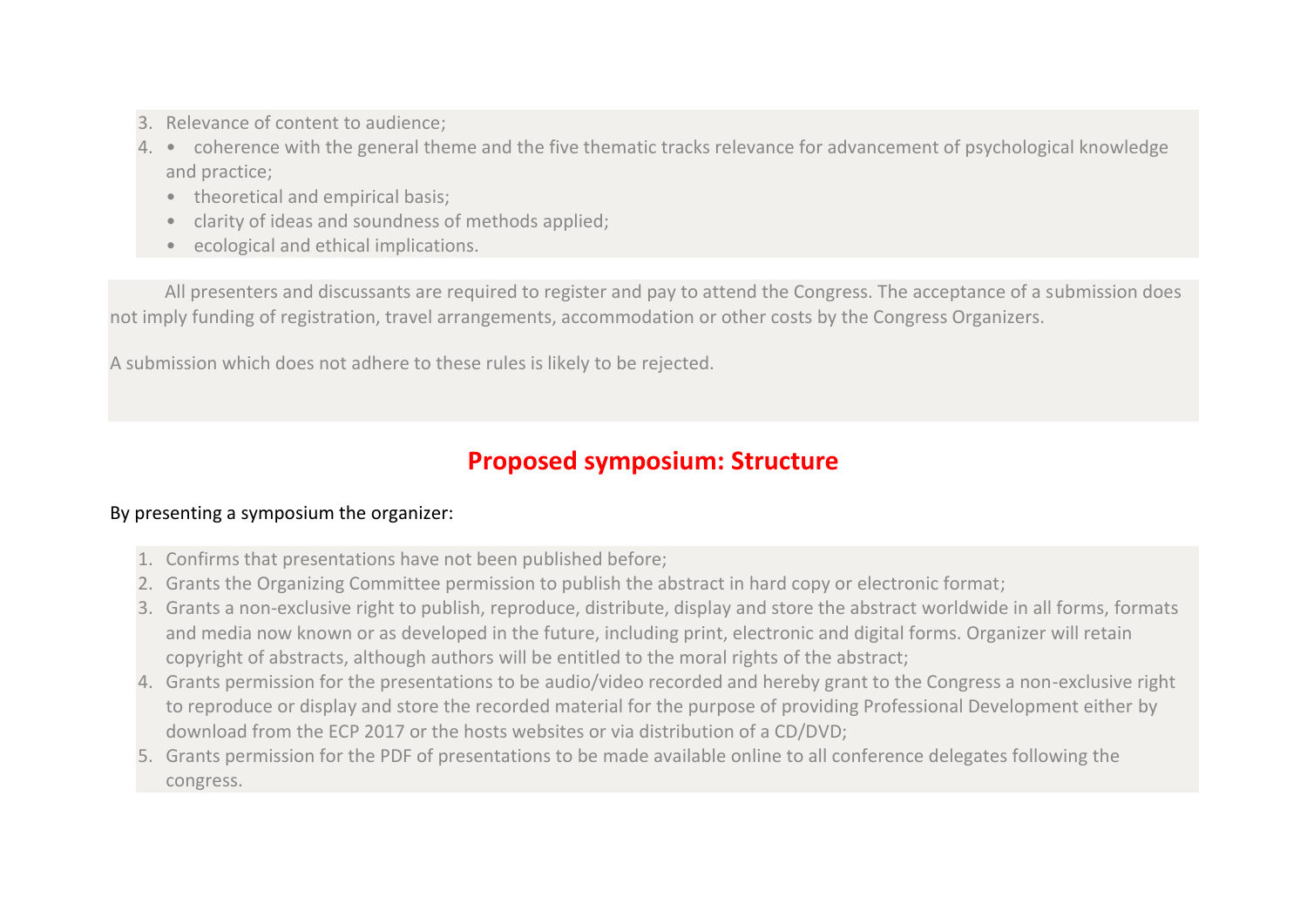The symposium summary cannot contain more than 2000 characters (blank spaces and punctuation are included. Title and authors' list & affiliation are not included).

## The structure should be as follows:

- 1. Title of the symposium;
- 2. List of authors (including the symposium organizer as first author and discussant if any;
- 3. The research area and specific topic;
- 4. Introduction & Objectives of the Symposium (2000 characters, spaces included);
- 5. Speakers presentations' titles, full names, affiliations, and countries;
- 6. Abstracts of presentation (1000 characters, spaces included, each);
- 7. It is not possible to insert tables or images;
- 8. Abbreviations may be used after defining them first.

## If you have any questions with regard to Abstract Submission, please contact us at **jaccp** poland@swps.edu.pl

## 1. Title

**Lorem ipsum dolor sit amet, consectetur adipisci elit, sed eiusmod tempor incidunt ut labore et dolore magna aliqua**

### 2. List of authors **Convenor:** *Paul Smith*

#### **Presenters:**

*Adrian Jones Andrew Williams Dylan Johnson*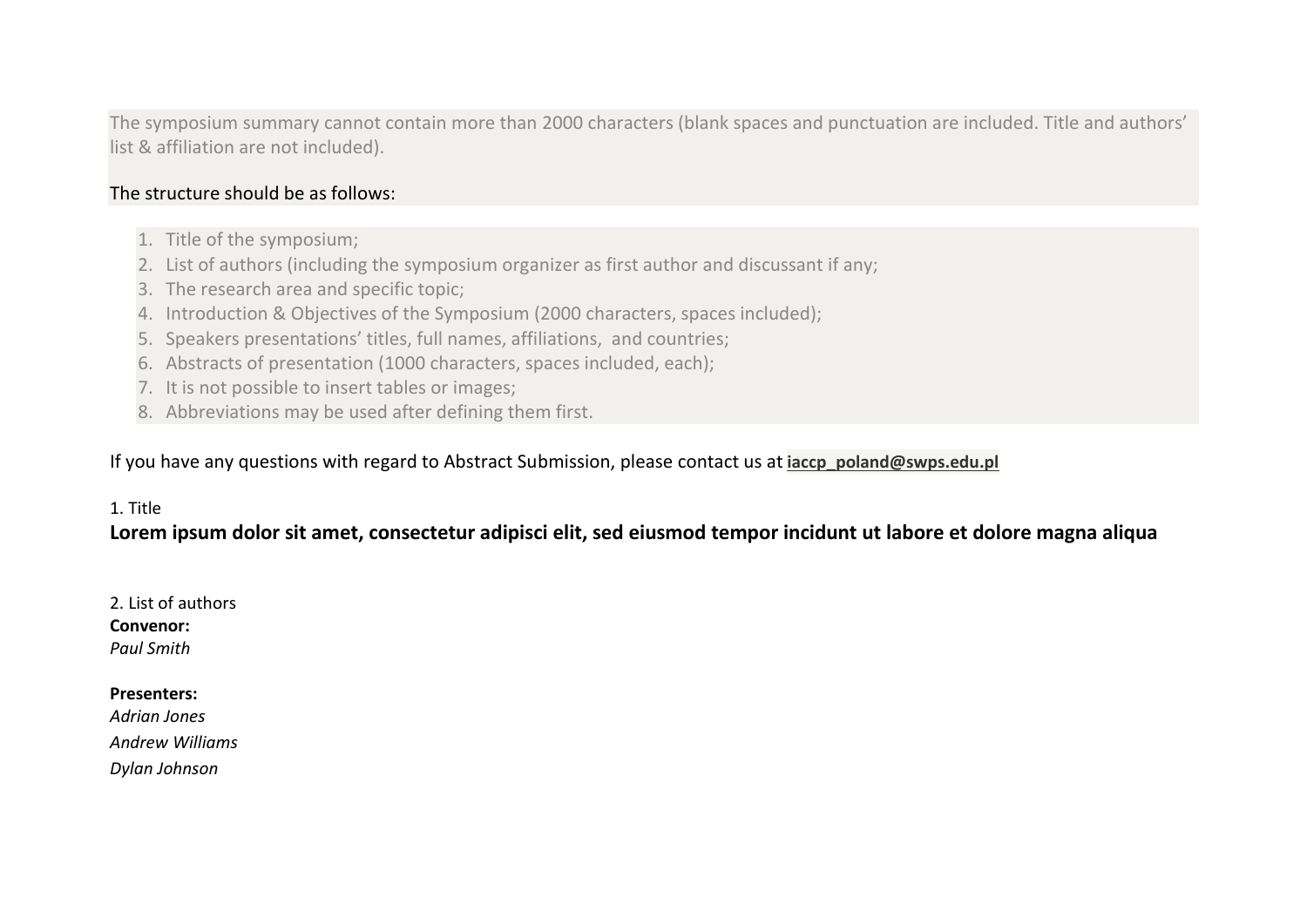*Adam Brown Carl Davies*

#### **Discussant:**

*James Wright*

3. Thematic Track and topics: Thematic Track: Topics**:** 

#### 4. Introduction & Objectives (**2000** characters, spaces included)

*Lorem ipsum dolor sit amet, consectetur adipisci elit, sed eiusmod tempor incidunt ut labore et dolore magna aliqua. Ut enim ad minim veniam, quis nostrud exercitation ullamco laboris nisi ut aliquid ex ea commodi consequat. Quis aute iure reprehenderit in voluptate velit esse cillum dolore eu fugiat nulla pariatur. Excepteur sint obcaecat cupiditat non proident, sunt in culpa qui officia deserunt mollit anim id est* laborum. *Lorem ipsum dolor sit amet, consectetur adipisci elit, sed eiusmod tempor incidunt ut labore et dolore magna aliqua. Ut enim ad minim veniam, quis nostrud exercitation ullamco laboris nisi ut aliquid ex ea commodi consequat. Quis aute iure reprehenderit in voluptate velit esse cillum dolore eu fugiat nulla pariatur. Excepteur sint obcaecat cupiditat non proident, sunt in culpa qui officia deserunt mollit anim id est* laborum.

#### 5. Speakers presentations

#### **Convenor:**

*Paul Smith, MD*  Professor of Psychology Department of Pathophysiology and Transplantation University of Address Email: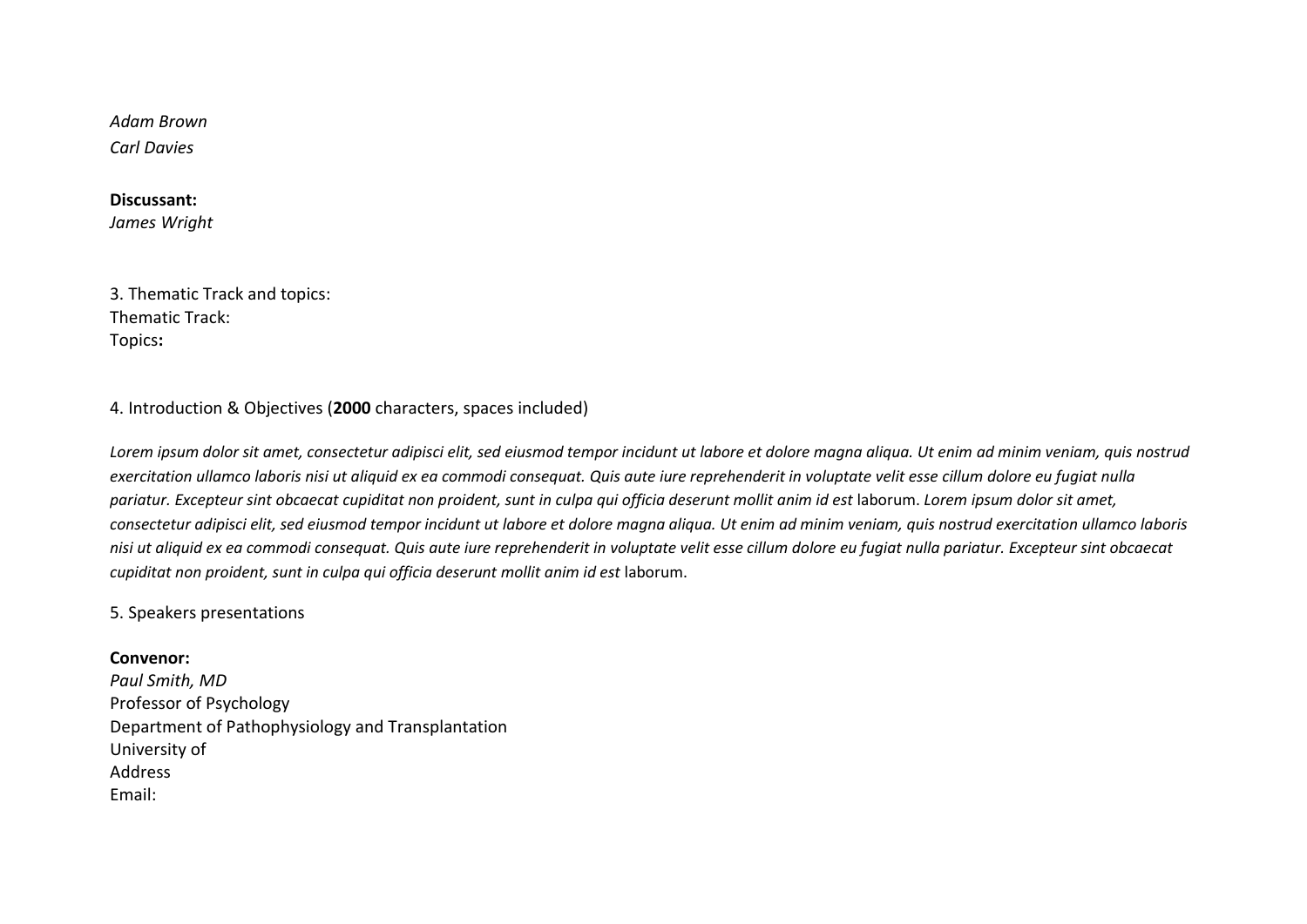**Presenters:**

*Adrian Jones, PhD* Associate Professor of Clinical Health Psychology Department of Psychology, University of Address Email:

*Andrew Williams, PhD* Professor of Psychology, Health and Social Care School of Education University of Address Email:

*Dylan Johnson , PhD* Lecturer, Special education University of Address Email:

*Adam Brown, PhD* Associate Director, Institute for Medical Psychology University of Address Email:

*Carl Davies, PhD* Assistant Professor of Psychology,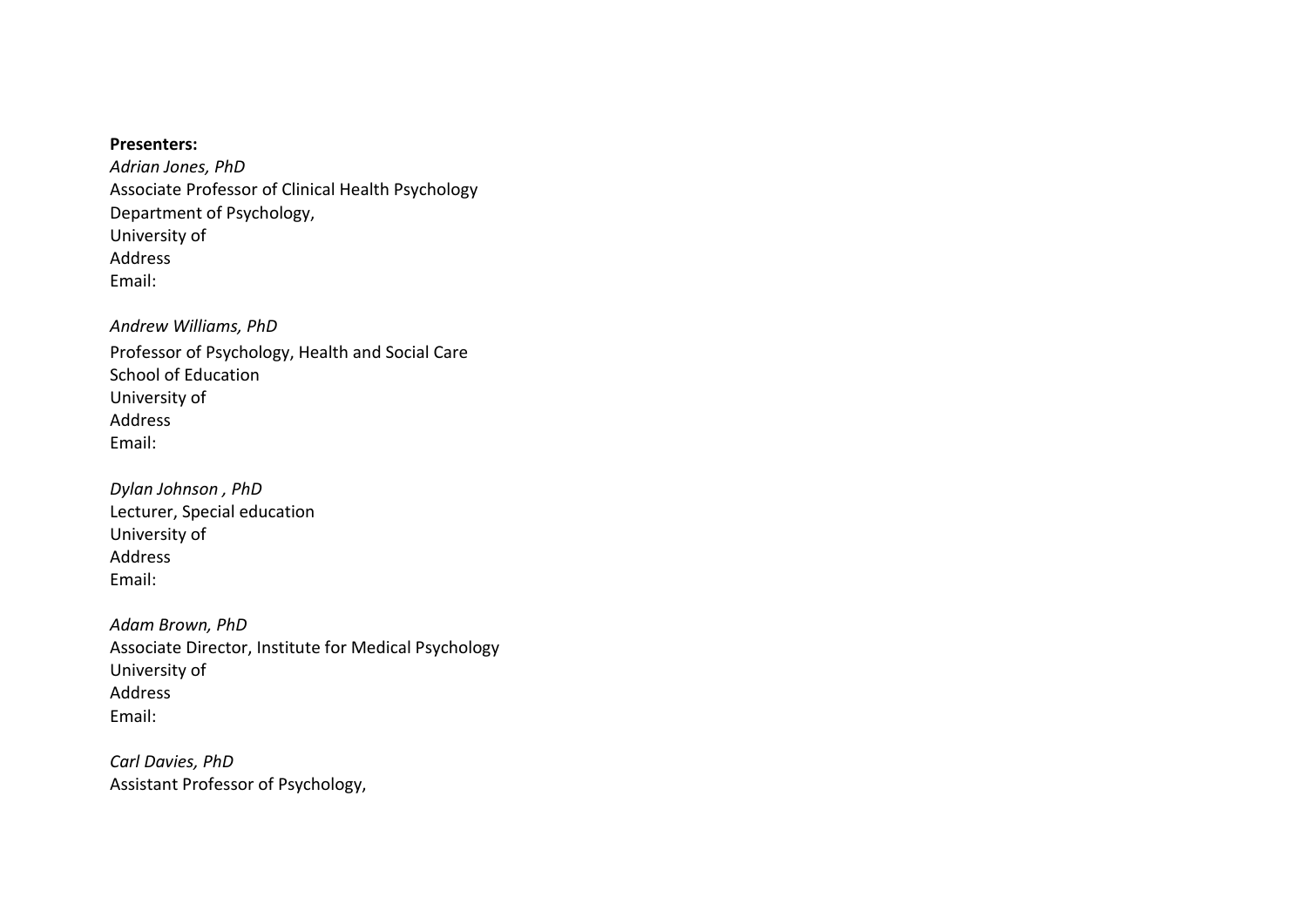Department of Biomedical and Clinical Sciences University of Address Email:

#### **Discussant:**

| James Wright, MD                        |
|-----------------------------------------|
| Former Director of the Pediatric Clinic |
| University of                           |
| Address                                 |
| Email:                                  |

6. Abstracts of presentations (**1000** characters, spaces included, each)

### **Title**

#### *Adrian Jones*

Lorem ipsum dolor sit amet, consectetur adipisci elit, sed eiusmod tempor incidunt ut labore et dolore magna aliqua. Ut enim ad minim veniam, quis nostrud exercitation ullamco laboris nisi ut aliquid ex ea commodi consequat. Quis aute iure reprehenderit in voluptate velit esse cillum dolore eu fugiat nulla pariatur. Excepteur sint obcaecat cupiditat non proident, sunt in culpa qui officia deserunt mollit anim id est laborum.

#### **Title**

#### *Andrew Williams*

Lorem ipsum dolor sit amet, consectetur adipisci elit, sed eiusmod tempor incidunt ut labore et dolore magna aliqua. Ut enim ad minim veniam, quis nostrud exercitation ullamco laboris nisi ut aliquid ex ea commodi consequat. Quis aute iure reprehenderit in voluptate velit esse cillum dolore eu fugiat nulla pariatur. Excepteur sint obcaecat cupiditat non proident, sunt in culpa qui officia deserunt mollit anim id est laborum.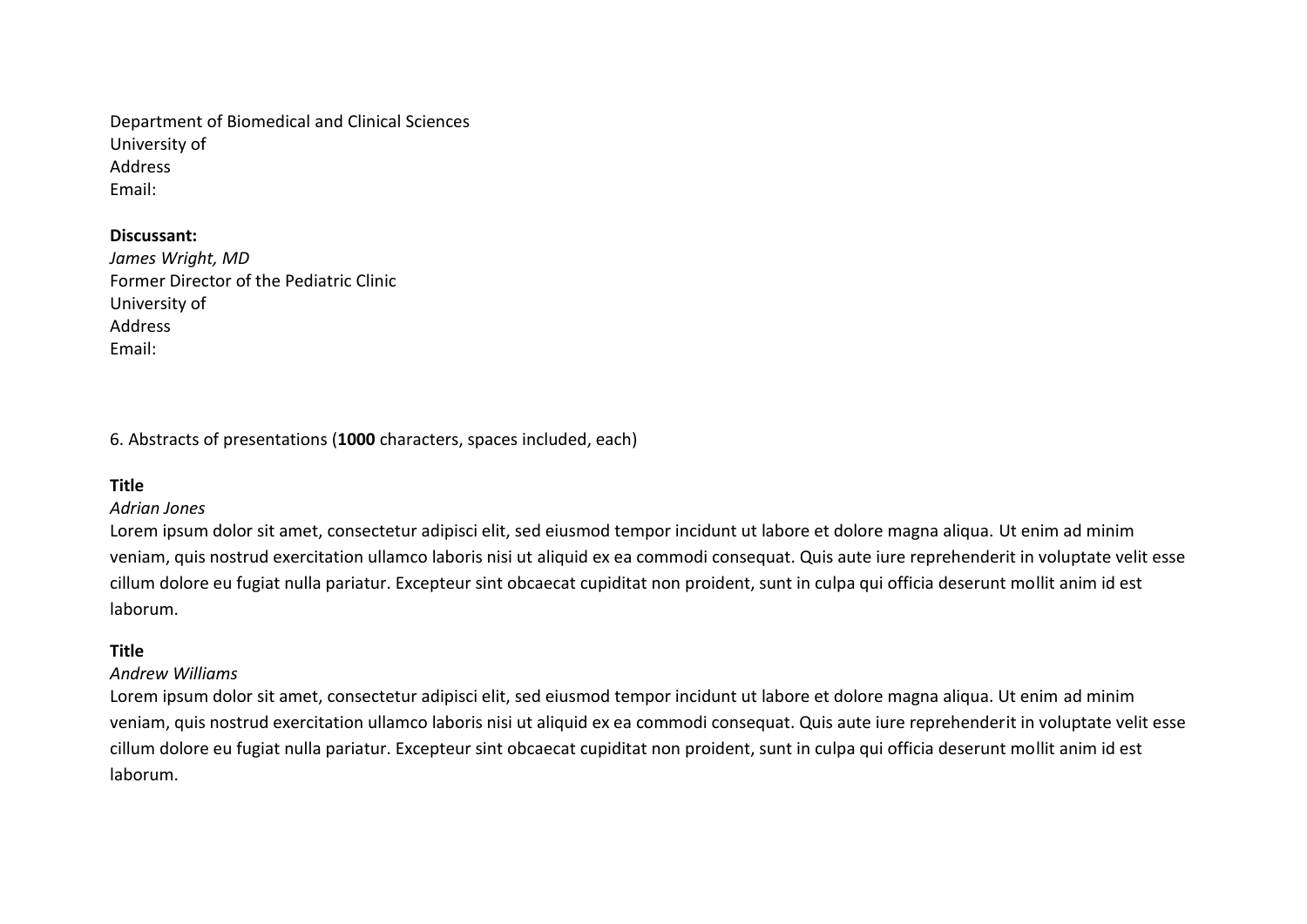### **Title**

#### *Dylan Johnson*

Lorem ipsum dolor sit amet, consectetur adipisci elit, sed eiusmod tempor incidunt ut labore et dolore magna aliqua. Ut enim ad minim veniam, quis nostrud exercitation ullamco laboris nisi ut aliquid ex ea commodi consequat. Quis aute iure reprehenderit in voluptate velit esse cillum dolore eu fugiat nulla pariatur. Excepteur sint obcaecat cupiditat non proident, sunt in culpa qui officia deserunt mollit anim id est laborum.

### **Title**

#### *Adam Brown*

Lorem ipsum dolor sit amet, consectetur adipisci elit, sed eiusmod tempor incidunt ut labore et dolore magna aliqua. Ut enim ad minim veniam, quis nostrud exercitation ullamco laboris nisi ut aliquid ex ea commodi consequat. Quis aute iure reprehenderit in voluptate velit esse cillum dolore eu fugiat nulla pariatur. Excepteur sint obcaecat cupiditat non proident, sunt in culpa qui officia deserunt mollit anim id est laborum.

### **Title**

#### *Carl Davies*

Lorem ipsum dolor sit amet, consectetur adipisci elit, sed eiusmod tempor incidunt ut labore et dolore magna aliqua. Ut enim ad minim veniam, quis nostrud exercitation ullamco laboris nisi ut aliquid ex ea commodi consequat. Quis aute iure reprehenderit in voluptate velit esse cillum dolore eu fugiat nulla pariatur. Excepteur sint obcaecat cupiditat non proident, sunt in culpa qui officia deserunt mollit anim id est laborum.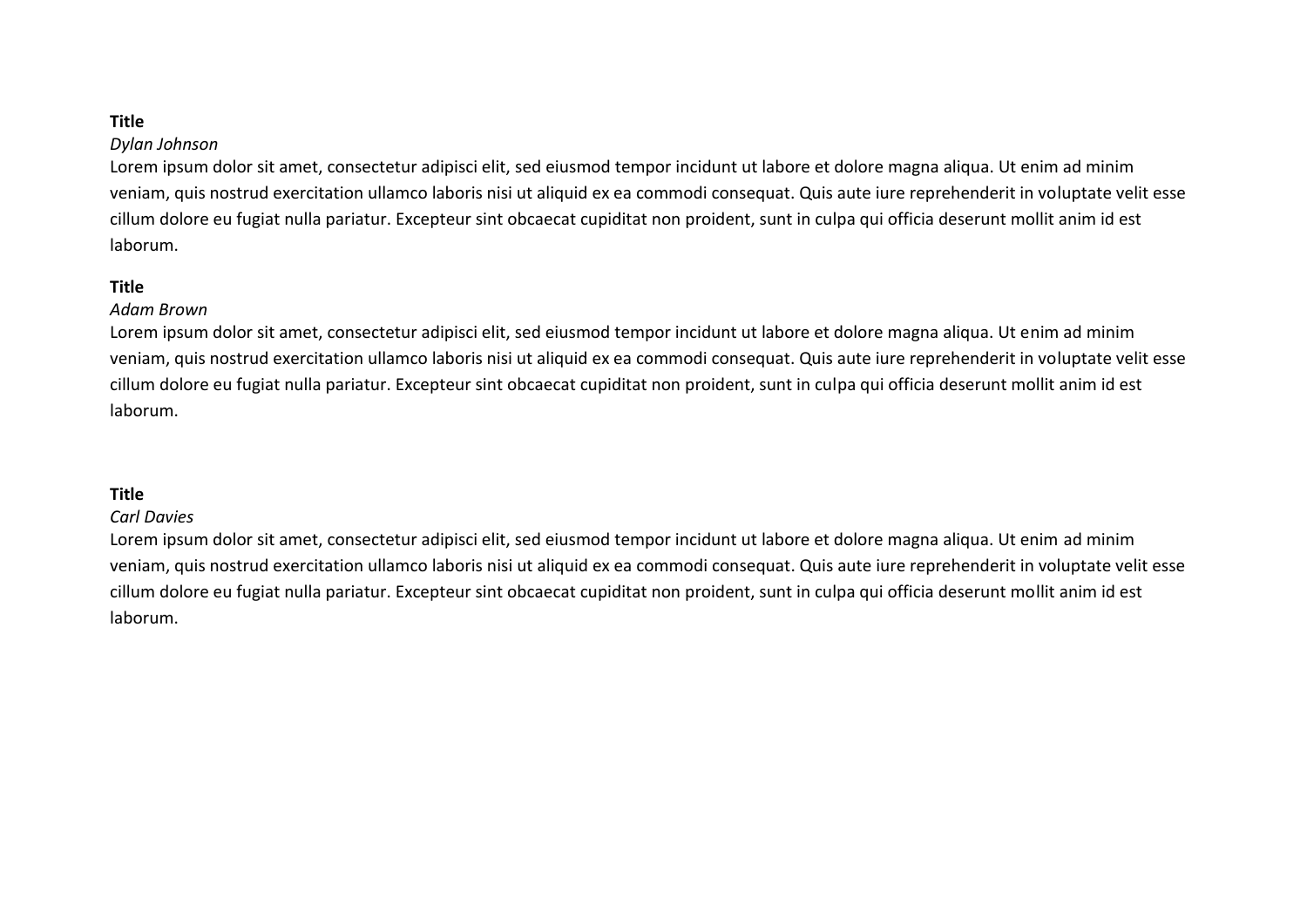## **PANEL DISCUSSION: GUIDELINES and STRUCTURE**

Panel discussions consist of 3 to 5 speakers selected for some shared interest or expertise in an area. Panelists respond to one or more questions or issues, with time allotted (generally 90 minutes) for interaction among the speakers and with the audience. A panel discussion is organized by a chairperson who serves as the session's moderator. In service of being more data aware, we encourage you to include research and data pertinent to your presentation (if applicable) with your proposal. **The deadline for submission is December 31, 2016.**

- Title
- **Components**
- Topic Areas (primary)
- Target Audience
- Abstract
- Panel Chair, Affiliation, Email Address
- Panelists Names, Affiliations, and Email Addresses
- CVs for all presenters (to attach) (doc, pdf, etc.)
- 3 Educational Objectives
- Audio & Visual Needs
- Commercial Support Information & Disclosure
- Other information

## By presenting a Panel the organizer:

1. Confirms that presentations have not been published before;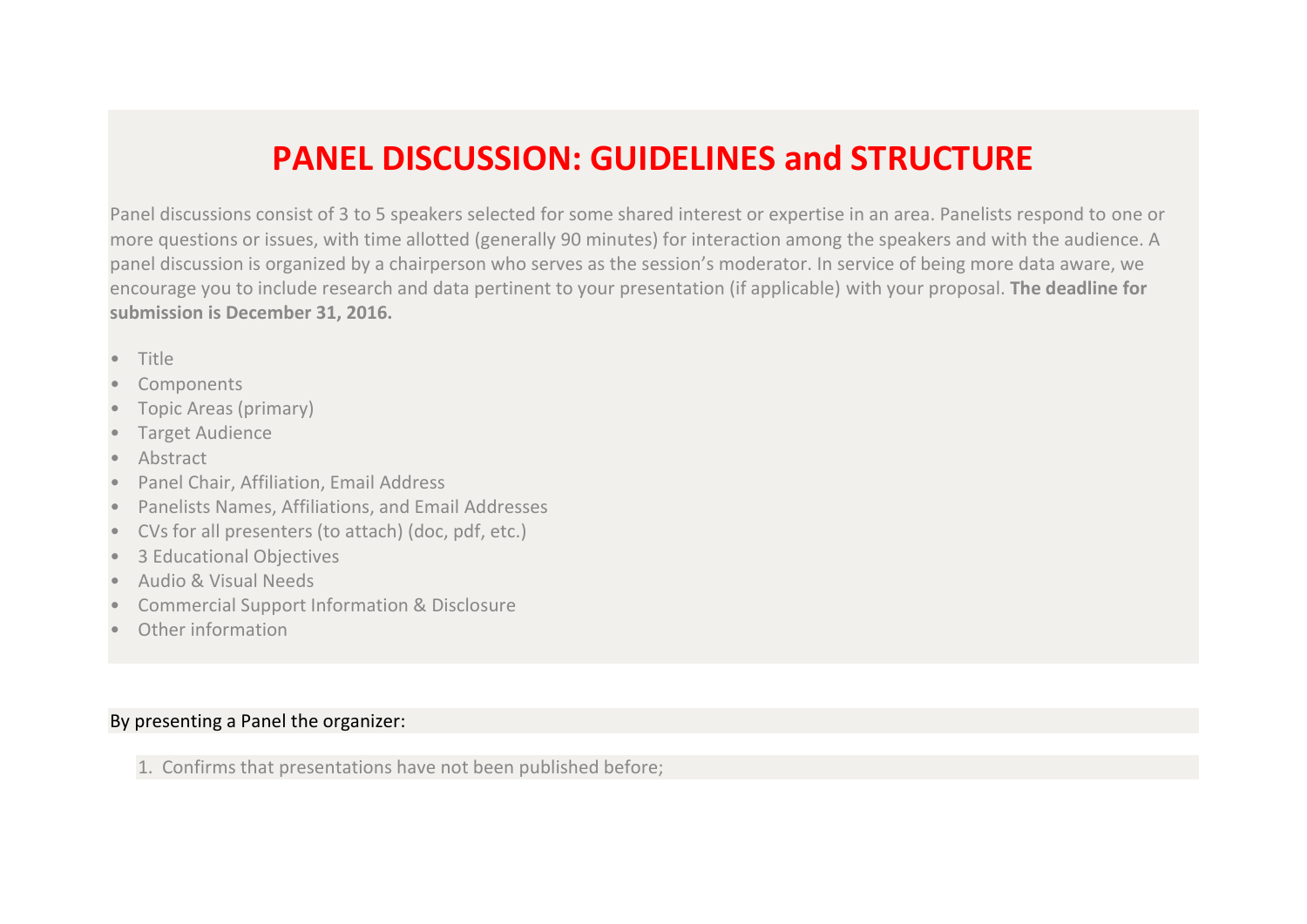- 2. Grants the Organizing Committee permission to publish the abstract in hard copy or electronic format;
- 3. Grants a non-exclusive right to publish, reproduce, distribute, display and store the abstract worldwide in all forms, formats and media now known or as developed in the future, including print, electronic and digital forms. Organizer will retain copyright of abstracts, although authors will be entitled to the moral rights of the abstract;
- 4. Grants permission for the presentations to be audio/video recorded and hereby grant to the Congress a non-exclusive right to reproduce or display and store the recorded material for the purpose of providing Professional Development either by download from the ECP 2017 or the hosts websites or via distribution of a CD/DVD;
- 5. Grants permission for the PDF of presentations to be made available online to all conference delegates following the congress.

## The criteria for Panel Proposal review are:

- coherence with the general theme and the five thematic tracks relevance for advancement of psychological knowledge and practice;
- theoretical and empirical basis:
- clarity of ideas and soundness of methods applied;
- ecological and ethical implications.

The panel session summary cannot contain more than 2000 characters (blank spaces and punctuation are included. Title and authors' list & affiliation are not included)..

## The structure should be as follows:

- 1. Title of the panel discussion;
- 2. List of authors (including the panel organizer and moderator;
- 3. The research area and specific topic;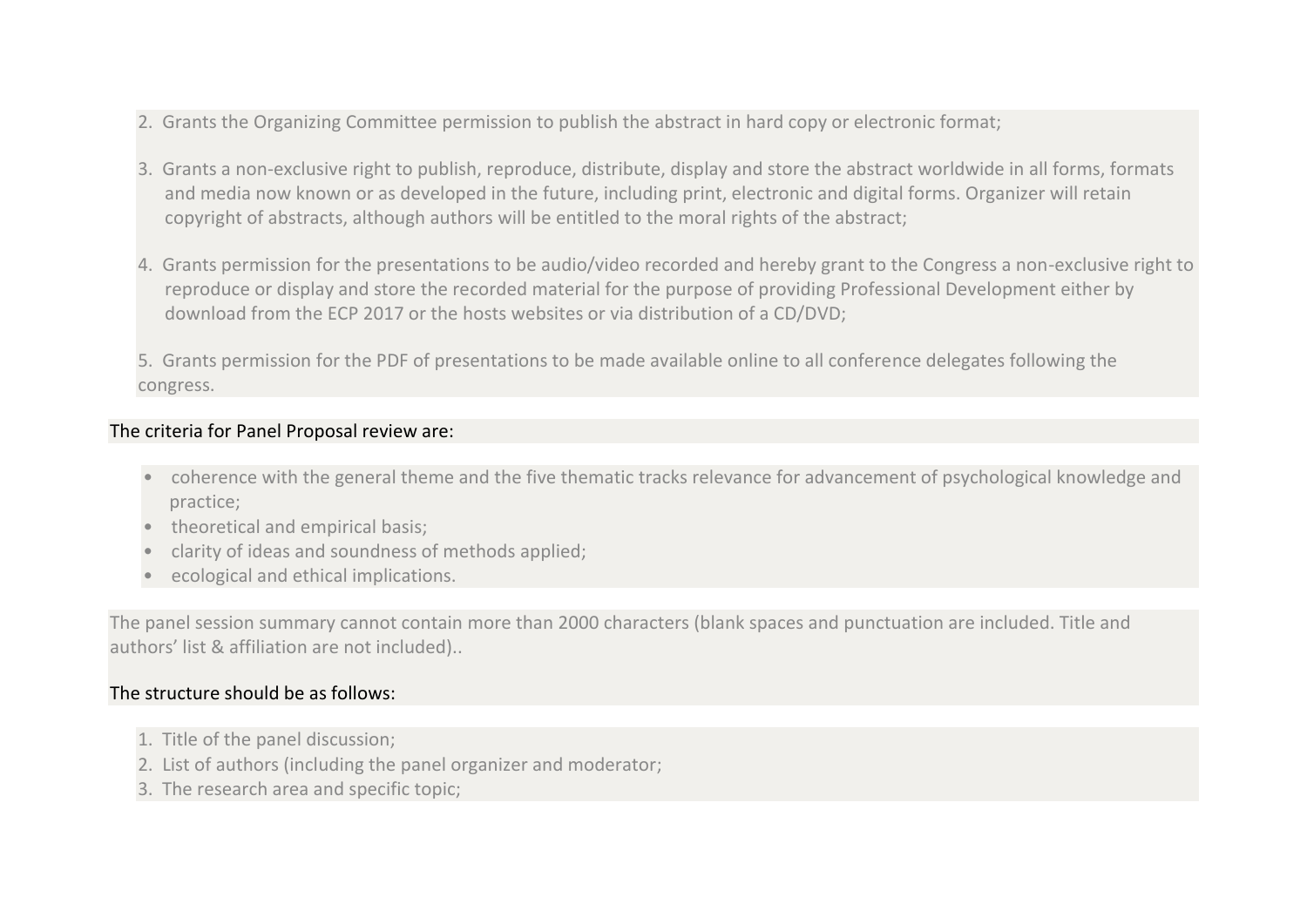- 4. Introduction & Objectives of the Panel (2000 characters, spaces included);
- 5. Speakers presentations' titles, full names, affiliations, and countries;
- 6. Abstracts of presentation (500 characters, spaces included, each);
- 7. It is not possible to insert tables or images;
- 8. Abbreviations may be used after defining them first.

If you have any questions with regard to Abstract Submission, please contact us at **[iaccp\\_poland@swps.edu.pl](mailto:iaccp_poland@swps.edu.pl)**.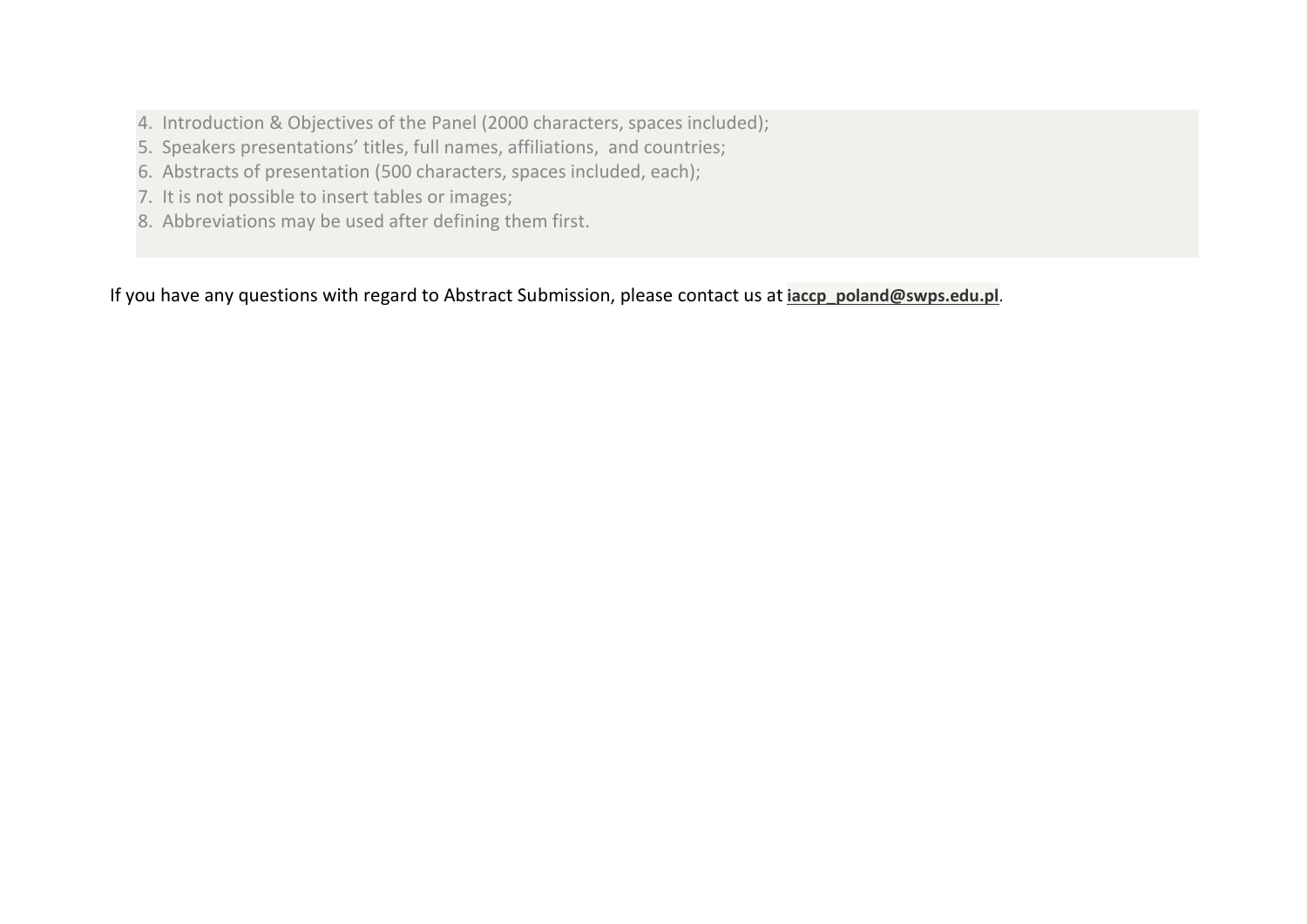## **INDIVIDUAL PAPER OR POSTER PRESENTATION GUIDELINES**

For each abstract submitted, the proposer must specify no more than one thematic area that best describe the contents of the contribution in order of relevance. **The deadline for individual paper and poster submission is January 15th, 2017.** The Scientific Committee reserves the right to change the topic if necessary.

All abstracts will be subjected to peer-review, coordinated by the Scientific Committee. Original work that has not been published or accepted for presentation elsewhere is preferred. Anti-plagiarism software will be used before an abstract is accepted.

## The criteria for review are:

- coherence with the general theme and the five thematic tracks relevance for advancement of psychological knowledge and practice;
- theoretical and empirical basis;
- clarity of ideas and soundness of methods applied;
- ecological and ethical implications.

Notification of acceptance by the Scientific Committee will be emailed to the corresponding author. Please note that the Scientific Committee reserves the right to change submissions for oral presentations to posters, rather than refusing abstracts, depending on the number, theme, and quality of submissions.

Submitting authors grant congress organizers permission to publish their abstracts online and in electronic devices. Likewise authors grant congress organizers permission to use personal information, received and required from participants, before and after the congress, for statistical purposes.

The acceptance of abstracts by the Scientific Committee does not imply any financial assistance or fee deduction. Presenting authors must register by April 15th 2017 to ensure that their presentation will be included in the IACCP 2017.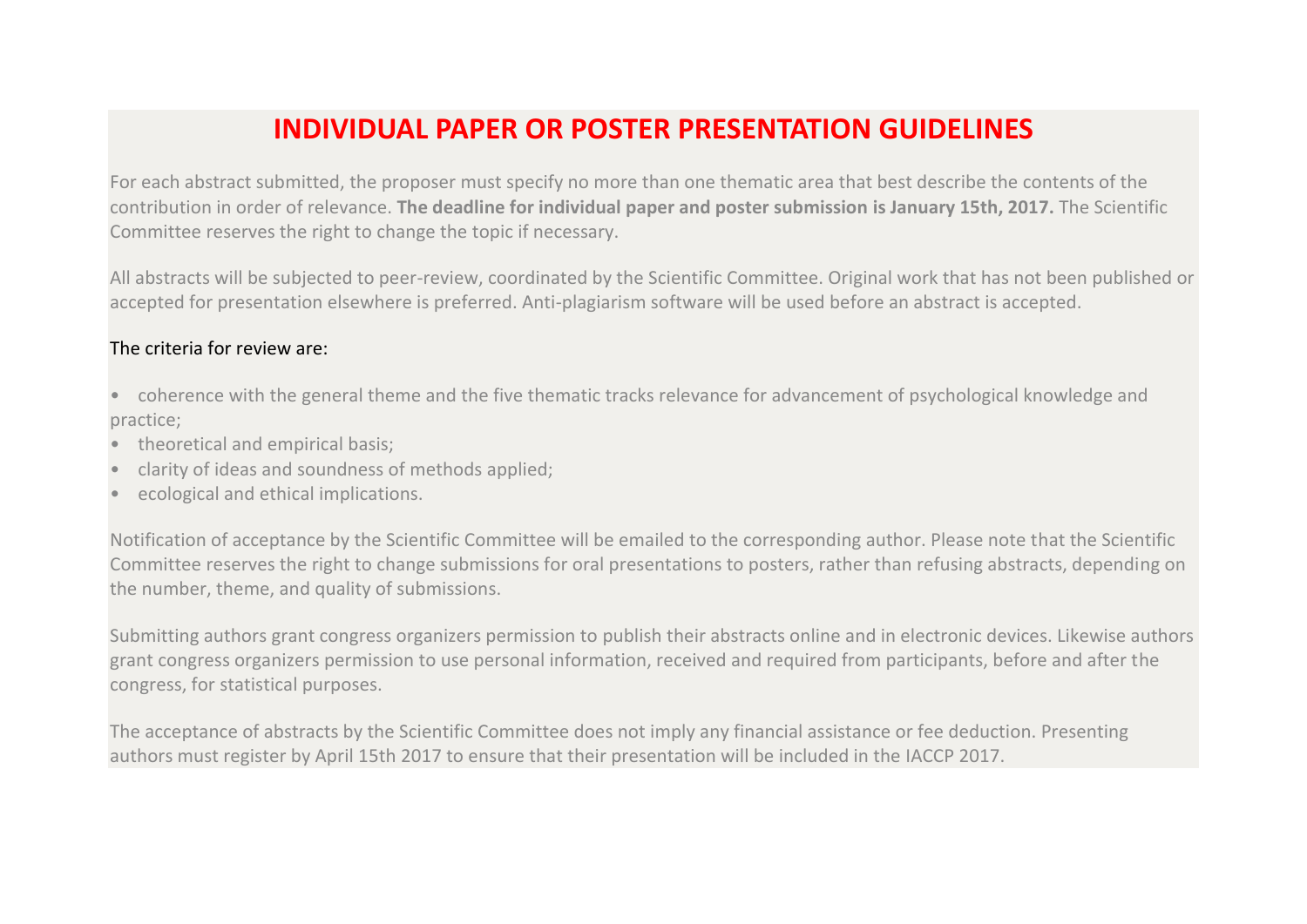Below are listed some general guidelines relating to the required formatting and content of the abstract. Carefully prepared abstracts facilitate the review process, as it is easier to judge the quality of presentations that are thoroughly and concisely described.

- 1. Abstracts must be in English. If English is not the authors' first language, it is recommended that the abstract should be proofread by an English native speaker;
- 2. Please follow the pre-formatted fields indicated in the forms. It should be noted that the abstract should not exceed **1500** characters (including spaces), not counting the title of the paper;
- 3. The title should be brief (a maximum of 150 characters including spaces), clearly indicating the contents of the abstract;
- 4. Use Arabic numerals for all numbers except at the beginning of a sentence where they should be written out. Use standard abbreviations and symbols. Keep abbreviations to a minimum and define each one when it is used for the first time. Do not include any figures or tables in abstracts, and do not submit attachments, slides, or any reference materials with the abstracts;
- 5. Please write the abstract with a word-processing program, check spelling and grammar, proofread carefully, copy and paste it into the form. Choose appropriate thematic areas and topics from the list provided. Please ensure you choose your areas and topics in order of relevance;
- 6. Abstracts cannot be modified (in their authorship, title and contents) after the deadline for abstract submission. Log in on the Personal Page using username and password;
- 7. Things to consider including when writing the abstract:
	- (i) A statement of the purpose of the presentation (preferably in one sentence);
	- (ii) A brief mention of the theoretical framework, if applicable, and/or the rationale for the contribution;
	- (iii) A summary of the results obtained (if it is an empirical study), or the major points to be made;
	- (iv) A conclusion;
	- (v) A brief reflection on theoretical, methodological, and ethical implications.

## **For your convenience please [download the IACCP](https://psychologycongress.eu/2017/wp-content/uploads/2016/05/ECP2017-Abstract-Submission-Guidelines.pdf) General Guidelines.**

**If you have any questions with regard to Abstract Submission, please contact us at iaccp\_poland@swps.edu.pl**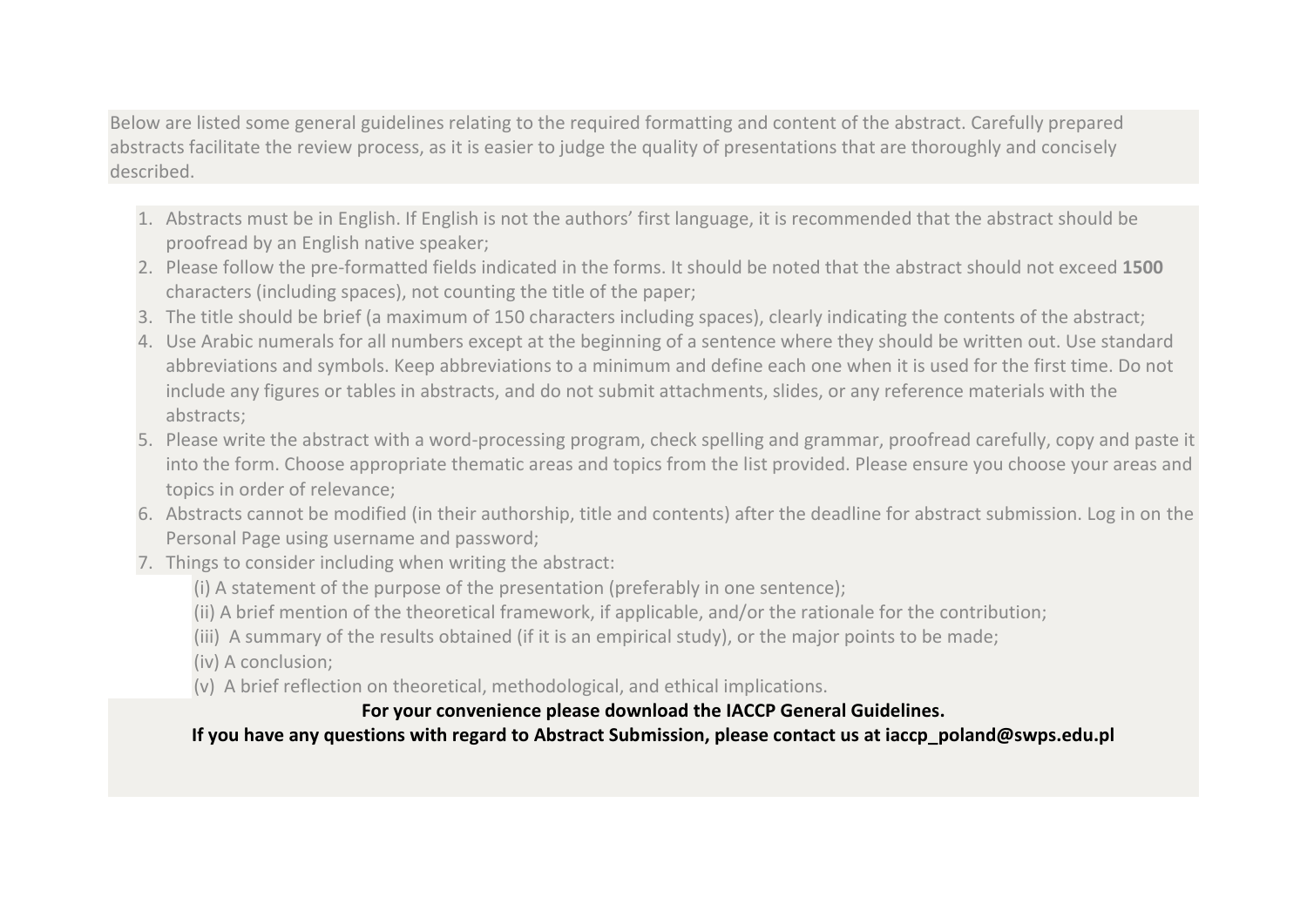## **Submission Deadlines**

Submission period is open with this Announcement going public.

| Type of submission       | Deadline                | Acceptance decision I | Acceptance decision II   |
|--------------------------|-------------------------|-----------------------|--------------------------|
| Symposia and round table | December 31, 2016       | February 1, 2017      | <b>February 15, 2017</b> |
| sessions                 |                         |                       |                          |
| Individual papers and    | <b>January 15, 2017</b> | February 15, 2017     | February 28, 2017        |
| poster presentations     |                         |                       |                          |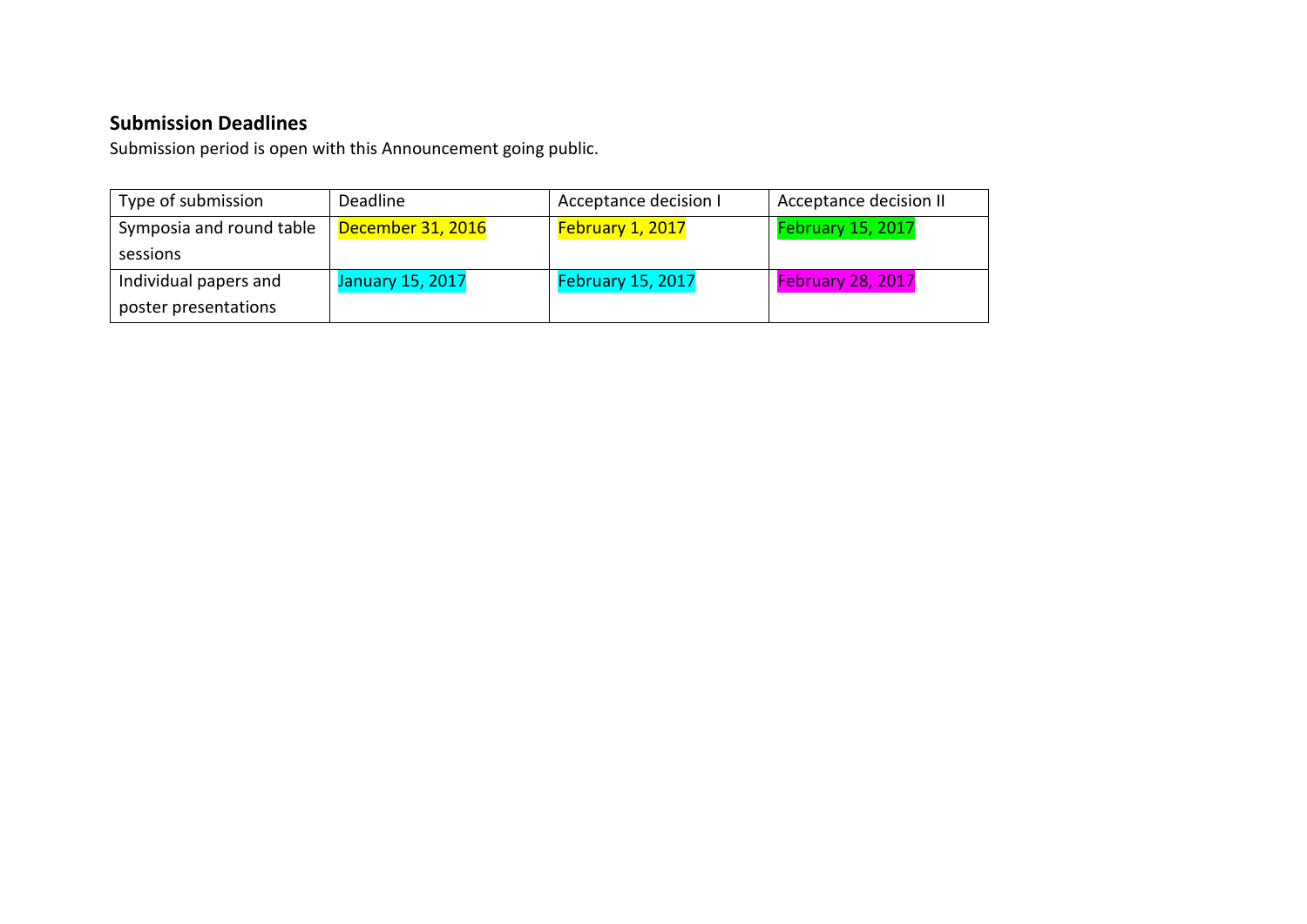## **Registration fees and dates**

| <b>Categories of</b>             | <b>Registration Fee (Euro)</b> |                      |
|----------------------------------|--------------------------------|----------------------|
| participants                     | <b>Early Bird</b>              | <b>Regular</b> after |
|                                  | $03/1 -$                       | $04/16-$             |
|                                  | 04/15/17                       | 06/15/17             |
| <b>Regular IACCP</b>             | 250                            | 310                  |
| members                          |                                |                      |
| Non-members of                   | 360                            | 450                  |
| <b>IACCP</b>                     |                                |                      |
| <b>Participants from low</b>     | 160                            | 200                  |
| income countries                 |                                |                      |
| (irrespective of membership)     |                                |                      |
| <b>Students</b> (all categories) | 130                            | 160                  |
| <b>Accompanying persons</b>      | 130                            | 160                  |

#### **Attention**

There will be a substantial financial support for participants originating from low income countries, probably with an emphasis on participants from Eastern Europe. Rules for applications and granting will be announced separately by an IACCP Committee, chaired by Prof. Klaus Boehnke.

## **More to come soon....**

Information about hotels, student residence accommodation; conference and post-conference tours, and anything pertaining to your visit and stay in Poland will appear on our web page shortly. Our mission is to make your Conference time scientifically fruitful, interpersonally enjoyable, and culturally enriching.